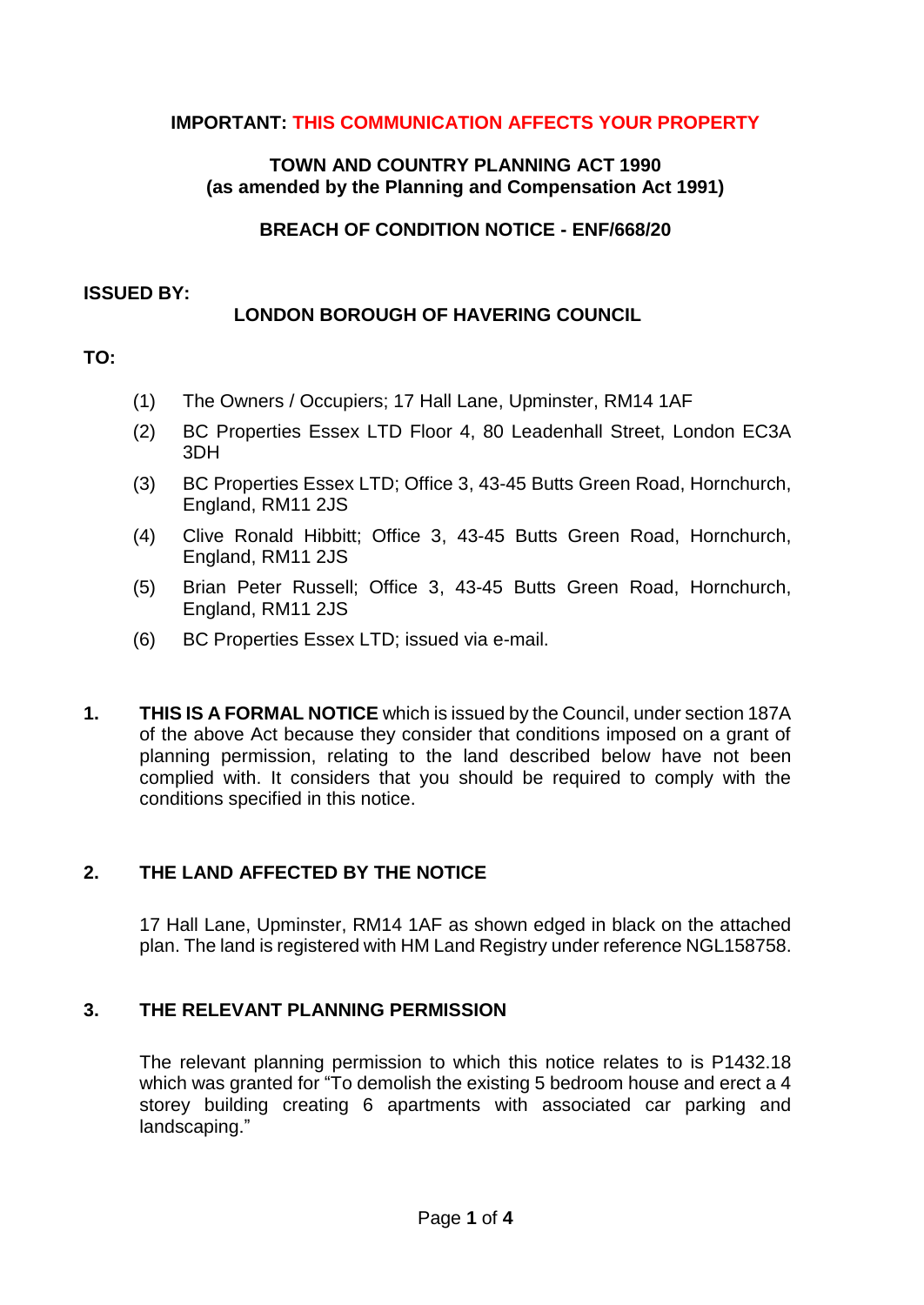# **4. THE BREACH OF CONDITIONS**

Failure to provide details and sufficiently discharge the requirements of condition 5 (landscaping) of application P1432.18, which was granted planning permission on 16th May 2019.

#### **5. THE FOLLOWING ACTIVITIES ARE TO BE CARRIED OUT TO SECURE COMPLIANCE WITH THE CONDITIONS**

As the person responsible for the breach of condition specified in section 4 of this notice, you are required to comply with the stated condition by taking the following steps:

- (1) Submit a valid application and fee to discharge the requirements of condition 5 of application P1432.18.
	- *5. Prior to the above ground works of the development hereby approved there shall be submitted to and approved by the Local Planning Authority a scheme of hard and soft landscaping, which shall include indications of all existing trees and shrubs on the site, and details of any to be retained, together with measures for the protection in the course of development. All planting, seeding or turfing comprised within the scheme shall be carried out in the first planting season following completion of the development and any trees or plants which within a period of 5 years from completion of the development die, are removed or become seriously damaged or diseased shall be replaced in the next planting season with others of a similar size and species, unless otherwise agreed in writing by the local Planning Authority.*

*Reason:- Insufficient information has been supplied with the application to judge the appropriateness of the hard and soft landscaping proposed. Submission of a scheme prior to commencement will ensure that the development accords with the Development Control Policies Development Plan Document Policy DC61. It will also ensure accordance with Section 197 of the Town and Country Planning Act 1990.*

**Time for compliance:** 35 days from the effective date of this notice, beginning with the day on which the notice is served on you.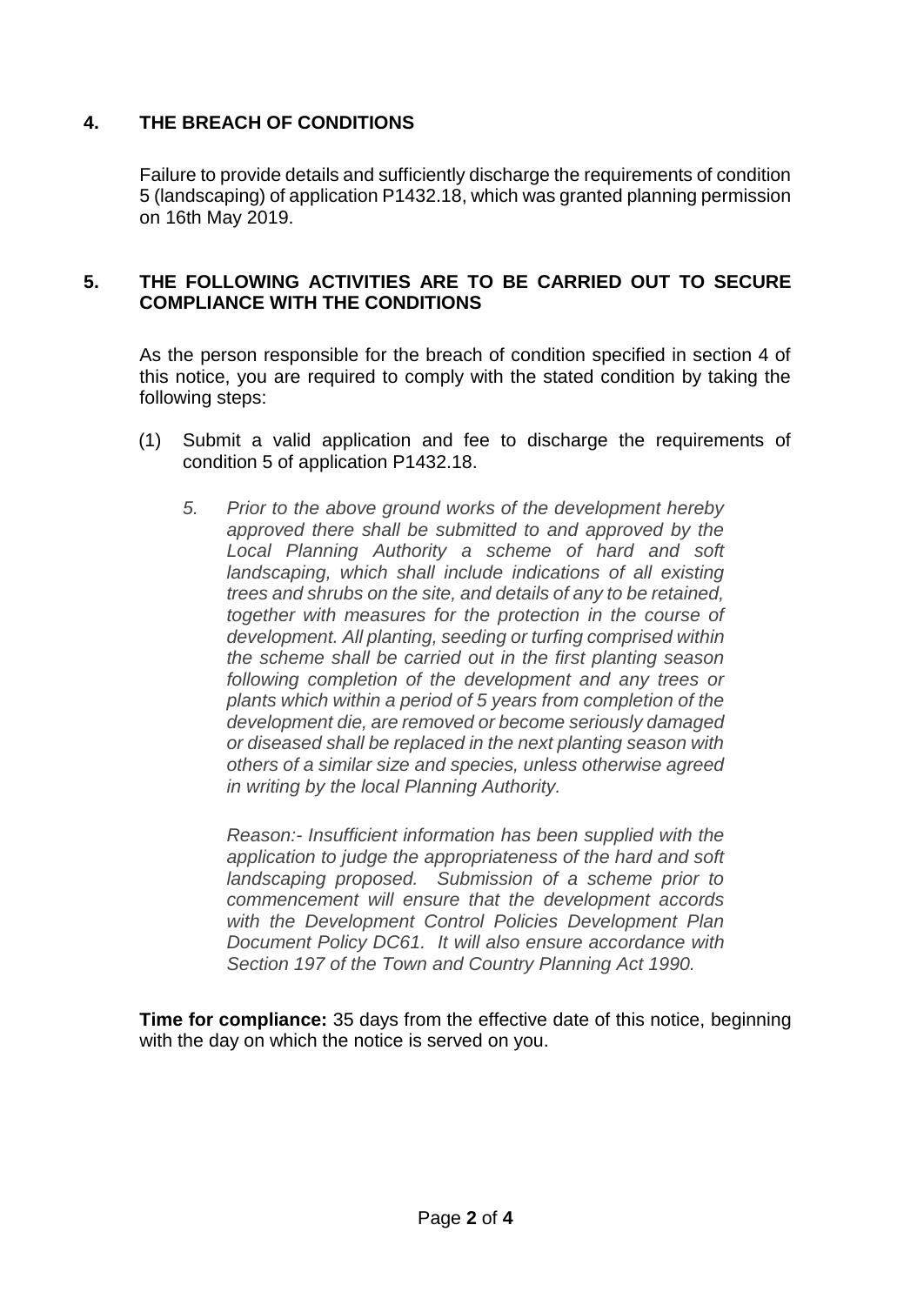# **6. WHEN THIS NOTICE TAKES EFFECT**

This notice takes effect **immediately** it is served on you or you receive it by postal delivery.

Dated: 14<sup>th</sup> April 2022

Parid Colind

Signed:

David Colwill

Position**:** Team Leader**,** Planning Enforcement

#### **Authorised Officer**

On behalf of: The Mayor and Burgesses of the London Borough of Havering, Town Hall, Main Road, Romford, RM1 3BD

### **WARNING**

# **THERE IS NO RIGHT OF APPEAL AGAINST THIS NOTICE**

It is an offence to contravene the requirements stated in paragraph 5 of this notice after the end of the compliance period. You will then be at risk of immediate prosecution in the Magistrates Court for which the maximum penalty is £2,500 for a first offence and for any subsequent offence. If you are in any doubt about what this notice requires you to do, you should get in touch immediately with **Samuel Cadman, Planning Enforcement Officer, Town Hall, Main Road, Romford, RM1 3BD (01708 433 758).**

If you need independent advice about this notice, you are advised to contact urgently a lawyer, planning consultant or other professional adviser specialising in planning matters. If you wish to contest the validity of the notice, you may only do so by an application to the High Court for judicial review. A lawyer will advise you on what this procedure involves.

# **DO NOT LEAVE YOUR RESPONSE TO THE LAST MINUTE**